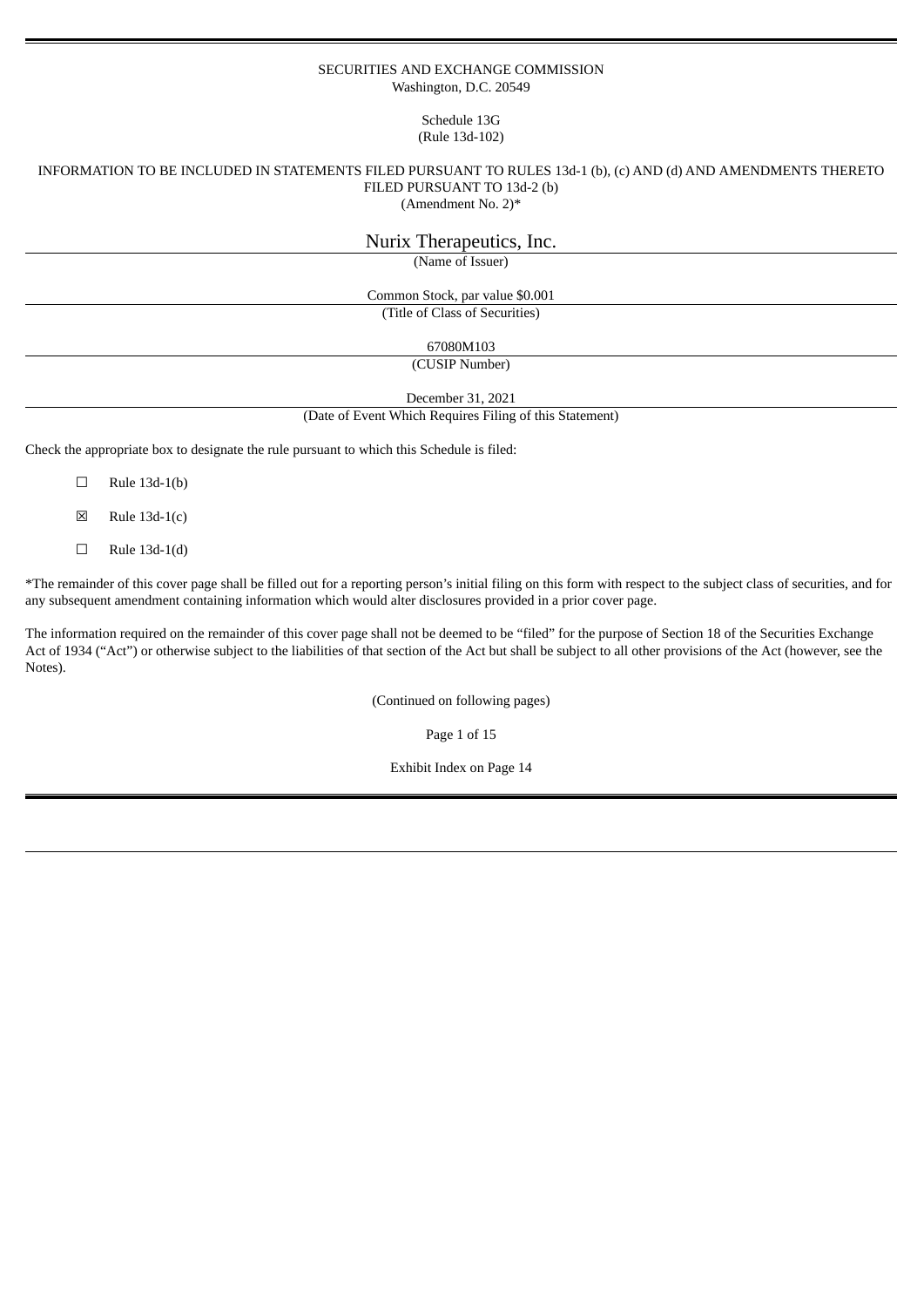# CUSIP # 67080M103 Page 2 of 15

| $\mathbf{1}$                                     | <b>NAME OF REPORTING PERSONS</b><br>Foresite Capital Fund IV, L.P. ("FCF IV")    |   |                                                                                                                                                                                                                                                                                                                                |     |           |        |   |  |  |  |
|--------------------------------------------------|----------------------------------------------------------------------------------|---|--------------------------------------------------------------------------------------------------------------------------------------------------------------------------------------------------------------------------------------------------------------------------------------------------------------------------------|-----|-----------|--------|---|--|--|--|
| 2                                                |                                                                                  |   | CHECK THE APPROPRIATE BOX IF A MEMBER OF A GROUP                                                                                                                                                                                                                                                                               | (a) | $\Box$    | (b)    | 冈 |  |  |  |
| 3                                                | <b>SEC USE ONLY</b>                                                              |   |                                                                                                                                                                                                                                                                                                                                |     |           |        |   |  |  |  |
| 4                                                | CITIZENSHIP OR PLACE OF ORGANIZATION<br>Delaware                                 |   |                                                                                                                                                                                                                                                                                                                                |     |           |        |   |  |  |  |
|                                                  | <b>NUMBER OF</b><br><b>SHARES</b><br><b>BENEFICIALLY</b><br><b>OWNED BY EACH</b> | 5 | <b>SOLE VOTING POWER</b><br>1,205,798 shares, except that Foresite Capital Management IV, LLC ("FCM IV"), the general partner of<br>FCF IV, may be deemed to have sole power to vote these shares, and James Tananbaum ("Tananbaum"),<br>the managing member of FCM IV, may be deemed to have sole power to vote these shares. |     |           |        |   |  |  |  |
| <b>REPORTING</b><br><b>PERSON</b><br><b>WITH</b> |                                                                                  | 6 | <b>SHARED VOTING POWER</b><br>See response to row 5.                                                                                                                                                                                                                                                                           |     |           |        |   |  |  |  |
|                                                  |                                                                                  | 7 | <b>SOLE DISPOSITIVE POWER</b><br>1,205,798 shares, except that FCM IV, the general partner of FCF IV, may be deemed to have sole power<br>to dispose of these shares, and Tananbaum, the managing member of FCM IV, may be deemed to have sole<br>power to dispose of these shares.                                            |     |           |        |   |  |  |  |
|                                                  |                                                                                  | 8 | <b>SHARED DISPOSITIVE POWER</b><br>See response to row 7.                                                                                                                                                                                                                                                                      |     |           |        |   |  |  |  |
| 9                                                |                                                                                  |   | AGGREGATE AMOUNT BENEFICIALLY OWNED BY EACH REPORTING PERSON                                                                                                                                                                                                                                                                   |     | 1,205,798 |        |   |  |  |  |
| 10                                               |                                                                                  |   | CHECK BOX IF THE AGGREGATE AMOUNT IN ROW (9) EXCLUDES CERTAIN SHARES                                                                                                                                                                                                                                                           |     |           | $\Box$ |   |  |  |  |
| 11                                               | PERCENT OF CLASS REPRESENTED BY AMOUNT IN ROW 9<br>2.7%                          |   |                                                                                                                                                                                                                                                                                                                                |     |           |        |   |  |  |  |
| 12                                               | <b>TYPE OF REPORTING PERSON</b>                                                  |   |                                                                                                                                                                                                                                                                                                                                |     | PN        |        |   |  |  |  |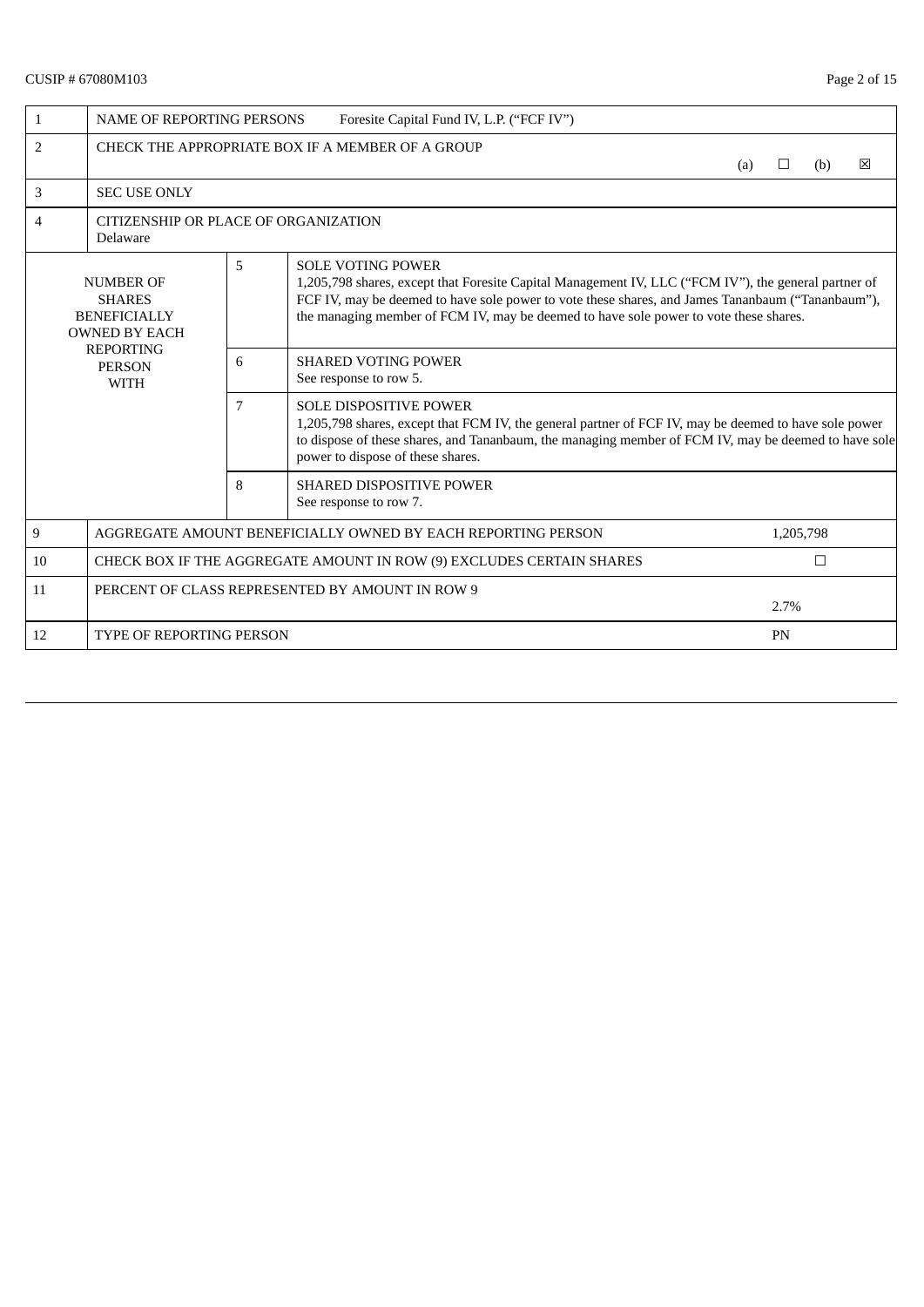# CUSIP # 67080M103 Page 3 of 15

| 1                                                | <b>NAME OF REPORTING PERSONS</b><br>Foresite Capital Management IV, LLC ("FCM IV") |   |                                                                                                                                                                                                                                                                                                                    |     |               |     |   |  |  |  |
|--------------------------------------------------|------------------------------------------------------------------------------------|---|--------------------------------------------------------------------------------------------------------------------------------------------------------------------------------------------------------------------------------------------------------------------------------------------------------------------|-----|---------------|-----|---|--|--|--|
| $\overline{2}$                                   |                                                                                    |   | CHECK THE APPROPRIATE BOX IF A MEMBER OF A GROUP                                                                                                                                                                                                                                                                   | (a) | $\Box$        | (b) | ⊠ |  |  |  |
| 3                                                | <b>SEC USE ONLY</b>                                                                |   |                                                                                                                                                                                                                                                                                                                    |     |               |     |   |  |  |  |
| 4                                                | CITIZENSHIP OR PLACE OF ORGANIZATION<br>Delaware                                   |   |                                                                                                                                                                                                                                                                                                                    |     |               |     |   |  |  |  |
|                                                  | <b>NUMBER OF</b><br><b>SHARES</b><br><b>BENEFICIALLY</b><br><b>OWNED BY EACH</b>   | 5 | <b>SOLE VOTING POWER</b><br>1,205,798 shares, all of which are directly owned by FCF IV. FCM IV, the general partner of FCF IV, may<br>be deemed to have sole power to vote these shares, and Tananbaum, the managing member of FCM IV,<br>may be deemed to have sole power to vote these shares.                  |     |               |     |   |  |  |  |
| <b>REPORTING</b><br><b>PERSON</b><br><b>WITH</b> |                                                                                    | 6 | <b>SHARED VOTING POWER</b><br>See response to row 5.                                                                                                                                                                                                                                                               |     |               |     |   |  |  |  |
|                                                  |                                                                                    | 7 | <b>SOLE DISPOSITIVE POWER</b><br>1,205,798 shares, all of which are directly owned by FCF IV. FCM IV, the general partner of FCF IV, may<br>be deemed to have sole power to dispose of these shares, and Tananbaum, the managing member of FCM<br>IV, may be deemed to have sole power to dispose of these shares. |     |               |     |   |  |  |  |
|                                                  |                                                                                    | 8 | SHARED DISPOSITIVE POWER<br>See response to row 7.                                                                                                                                                                                                                                                                 |     |               |     |   |  |  |  |
| $\boldsymbol{9}$                                 |                                                                                    |   | AGGREGATE AMOUNT BENEFICIALLY OWNED BY EACH REPORTING PERSON                                                                                                                                                                                                                                                       |     | 1,205,798     |     |   |  |  |  |
| 10                                               | CHECK BOX IF THE AGGREGATE AMOUNT IN ROW (9) EXCLUDES CERTAIN SHARES<br>$\Box$     |   |                                                                                                                                                                                                                                                                                                                    |     |               |     |   |  |  |  |
| 11                                               | PERCENT OF CLASS REPRESENTED BY AMOUNT IN ROW 9<br>2.7%                            |   |                                                                                                                                                                                                                                                                                                                    |     |               |     |   |  |  |  |
| 12                                               | <b>TYPE OF REPORTING PERSON</b>                                                    |   |                                                                                                                                                                                                                                                                                                                    |     | <sub>OO</sub> |     |   |  |  |  |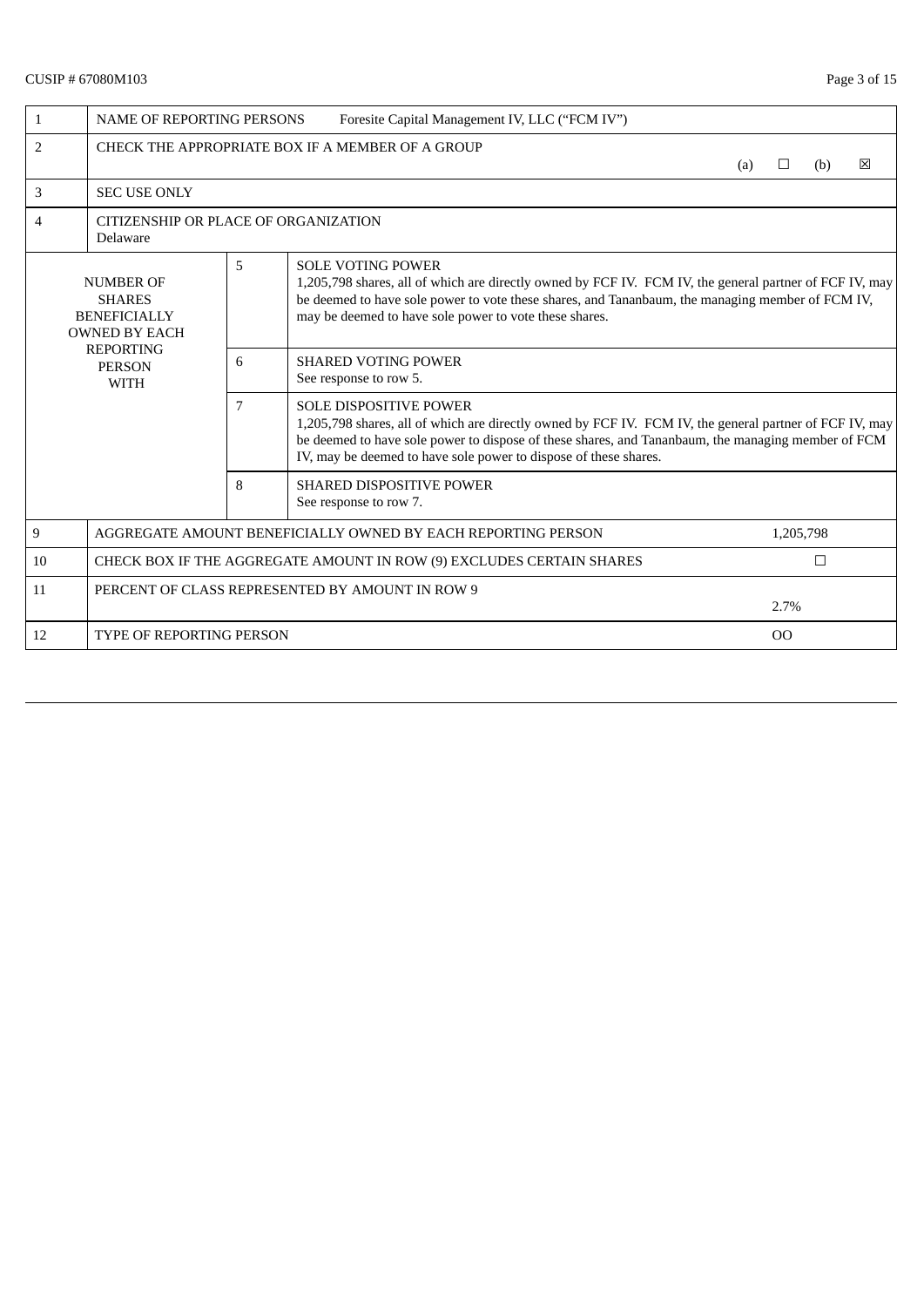# CUSIP # 67080M103 Page 4 of 15

| $\mathbf{1}$                                                                                    | <b>NAME OF REPORTING PERSONS</b><br>Foresite Capital Fund V, L.P. ("FCF V") |   |                                                              |     |              |     |             |  |  |
|-------------------------------------------------------------------------------------------------|-----------------------------------------------------------------------------|---|--------------------------------------------------------------|-----|--------------|-----|-------------|--|--|
| 2                                                                                               |                                                                             |   | CHECK THE APPROPRIATE BOX IF A MEMBER OF A GROUP             | (a) | $\Box$       | (b) | $\boxtimes$ |  |  |
| 3                                                                                               | <b>SEC USE ONLY</b>                                                         |   |                                                              |     |              |     |             |  |  |
| 4                                                                                               | CITIZENSHIP OR PLACE OF ORGANIZATION<br>Delaware                            |   |                                                              |     |              |     |             |  |  |
|                                                                                                 | <b>NUMBER OF</b><br><b>SHARES</b>                                           | 5 | <b>SOLE VOTING POWER</b><br>0 shares                         |     |              |     |             |  |  |
| <b>BENEFICIALLY</b><br><b>OWNED BY EACH</b><br><b>REPORTING</b><br><b>PERSON</b><br><b>WITH</b> |                                                                             | 6 | <b>SHARED VOTING POWER</b><br>See response to row 5.         |     |              |     |             |  |  |
|                                                                                                 |                                                                             | 7 | <b>SOLE DISPOSITIVE POWER</b><br>0 shares                    |     |              |     |             |  |  |
|                                                                                                 |                                                                             | 8 | <b>SHARED DISPOSITIVE POWER</b><br>See response to row 7.    |     |              |     |             |  |  |
| 9                                                                                               |                                                                             |   | AGGREGATE AMOUNT BENEFICIALLY OWNED BY EACH REPORTING PERSON |     | $\mathbf{0}$ |     |             |  |  |
| 10                                                                                              | CHECK BOX IF THE AGGREGATE AMOUNT IN ROW (9) EXCLUDES CERTAIN SHARES        |   |                                                              |     |              | □   |             |  |  |
| 11                                                                                              | PERCENT OF CLASS REPRESENTED BY AMOUNT IN ROW 9                             |   |                                                              |     | $0.0\%$      |     |             |  |  |
| 12                                                                                              | <b>TYPE OF REPORTING PERSON</b>                                             |   |                                                              |     | PN           |     |             |  |  |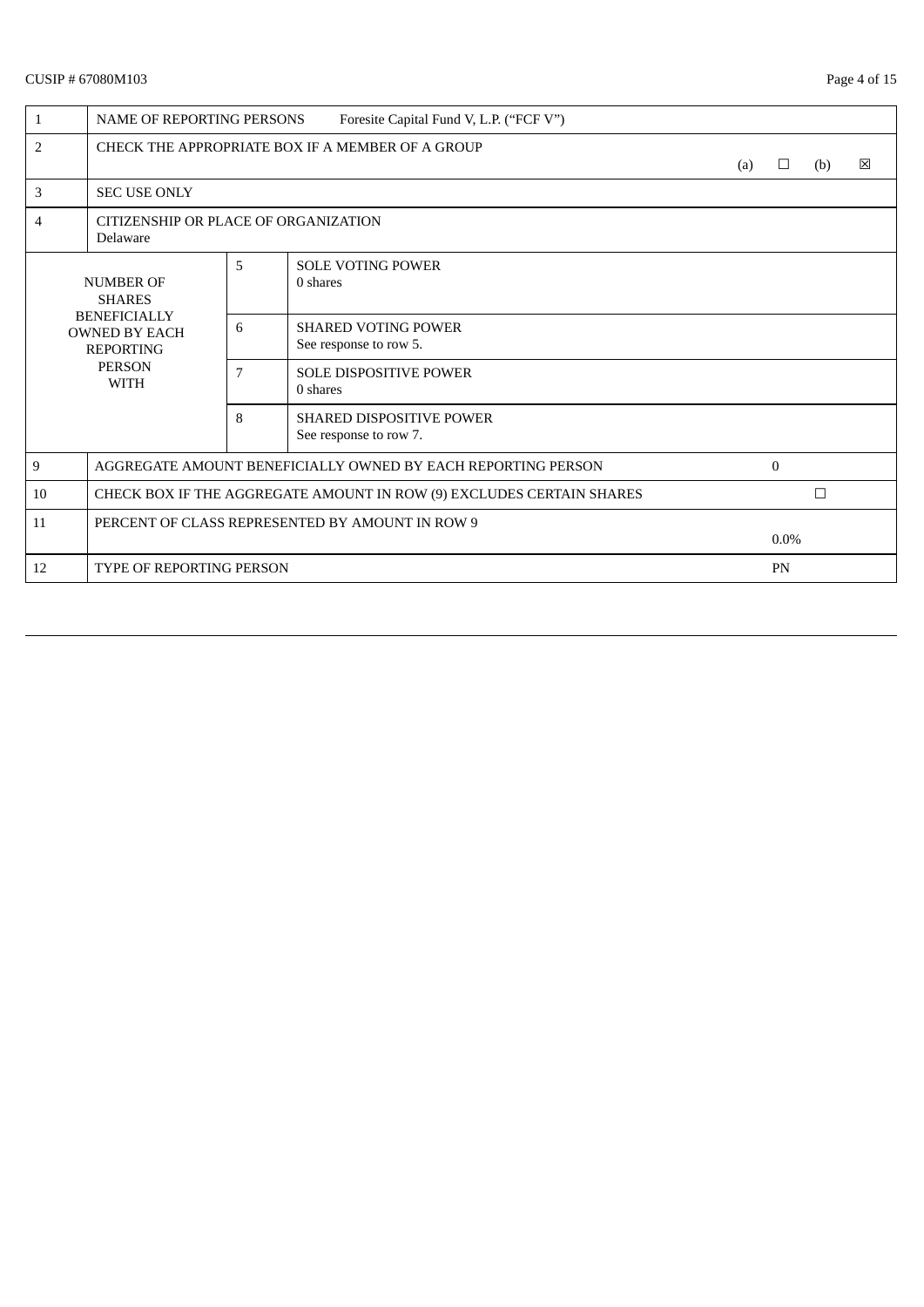# CUSIP # 67080M103 Page 5 of 15

| $\mathbf{1}$                                                                                    | Foresite Capital Management V, LLC ("FCM V")<br><b>NAME OF REPORTING PERSONS</b> |   |                                                              |     |              |        |             |  |  |
|-------------------------------------------------------------------------------------------------|----------------------------------------------------------------------------------|---|--------------------------------------------------------------|-----|--------------|--------|-------------|--|--|
| $\overline{2}$                                                                                  |                                                                                  |   | CHECK THE APPROPRIATE BOX IF A MEMBER OF A GROUP             | (a) | $\Box$       | (b)    | $\boxtimes$ |  |  |
| 3                                                                                               | <b>SEC USE ONLY</b>                                                              |   |                                                              |     |              |        |             |  |  |
| 4                                                                                               | CITIZENSHIP OR PLACE OF ORGANIZATION<br>Delaware                                 |   |                                                              |     |              |        |             |  |  |
|                                                                                                 | <b>NUMBER OF</b><br><b>SHARES</b>                                                | 5 | <b>SOLE VOTING POWER</b><br>0 shares                         |     |              |        |             |  |  |
| <b>BENEFICIALLY</b><br><b>OWNED BY EACH</b><br><b>REPORTING</b><br><b>PERSON</b><br><b>WITH</b> |                                                                                  | 6 | <b>SHARED VOTING POWER</b><br>See response to row 5.         |     |              |        |             |  |  |
|                                                                                                 |                                                                                  | 7 | <b>SOLE DISPOSITIVE POWER</b><br>0 shares                    |     |              |        |             |  |  |
|                                                                                                 |                                                                                  | 8 | <b>SHARED DISPOSITIVE POWER</b><br>See response to row 7.    |     |              |        |             |  |  |
| 9                                                                                               |                                                                                  |   | AGGREGATE AMOUNT BENEFICIALLY OWNED BY EACH REPORTING PERSON |     | $\mathbf{0}$ |        |             |  |  |
| 10                                                                                              | CHECK BOX IF THE AGGREGATE AMOUNT IN ROW (9) EXCLUDES CERTAIN SHARES             |   |                                                              |     |              | $\Box$ |             |  |  |
| 11                                                                                              | PERCENT OF CLASS REPRESENTED BY AMOUNT IN ROW 9                                  |   |                                                              |     | $0.0\%$      |        |             |  |  |
| 12                                                                                              | <b>TYPE OF REPORTING PERSON</b>                                                  |   |                                                              |     | 00           |        |             |  |  |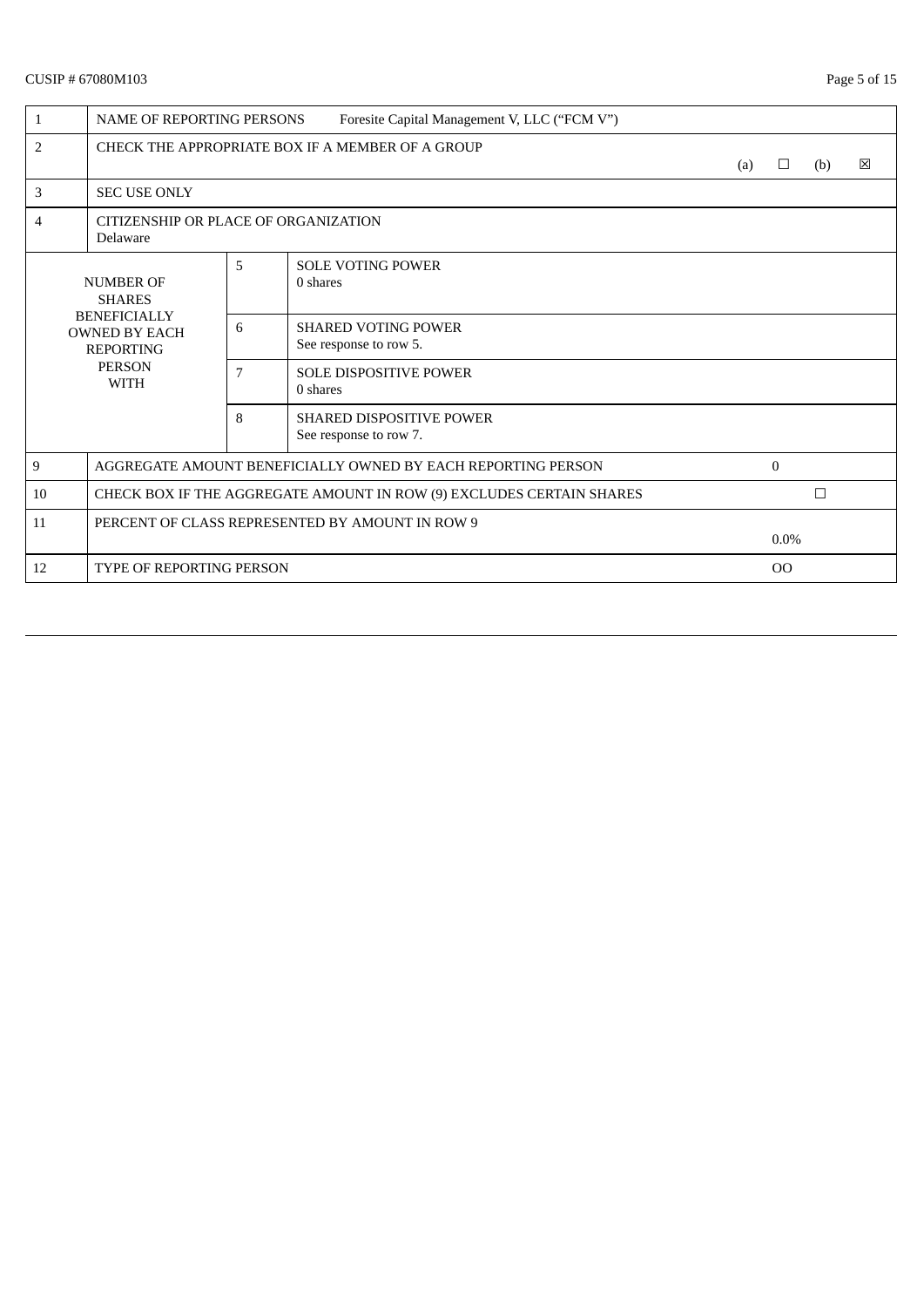# CUSIP # 67080M103 Page 6 of 15

| $\mathbf{1}$                                                                                    | <b>NAME OF REPORTING PERSONS</b>                                     |                                                                               | Foresite Capital Opportunity Fund V, L.P. ("FCF Opp V")      |  |           |   |  |  |  |
|-------------------------------------------------------------------------------------------------|----------------------------------------------------------------------|-------------------------------------------------------------------------------|--------------------------------------------------------------|--|-----------|---|--|--|--|
| $\overline{2}$                                                                                  |                                                                      | CHECK THE APPROPRIATE BOX IF A MEMBER OF A GROUP<br>区<br>(a)<br>$\Box$<br>(b) |                                                              |  |           |   |  |  |  |
| 3                                                                                               | <b>SEC USE ONLY</b>                                                  |                                                                               |                                                              |  |           |   |  |  |  |
| 4                                                                                               | CITIZENSHIP OR PLACE OF ORGANIZATION<br>Delaware                     |                                                                               |                                                              |  |           |   |  |  |  |
|                                                                                                 | <b>NUMBER OF</b><br><b>SHARES</b>                                    | 5                                                                             | <b>SOLE VOTING POWER</b><br>0 shares                         |  |           |   |  |  |  |
| <b>BENEFICIALLY</b><br><b>OWNED BY EACH</b><br><b>REPORTING</b><br><b>PERSON</b><br><b>WITH</b> |                                                                      | 6                                                                             | <b>SHARED VOTING POWER</b><br>See response to row 5.         |  |           |   |  |  |  |
|                                                                                                 |                                                                      | 7                                                                             | <b>SOLE DISPOSITIVE POWER</b><br>0 shares                    |  |           |   |  |  |  |
|                                                                                                 |                                                                      | 8                                                                             | <b>SHARED DISPOSITIVE POWER</b><br>See response to row 7.    |  |           |   |  |  |  |
| 9                                                                                               |                                                                      |                                                                               | AGGREGATE AMOUNT BENEFICIALLY OWNED BY EACH REPORTING PERSON |  | $\theta$  |   |  |  |  |
| 10                                                                                              | CHECK BOX IF THE AGGREGATE AMOUNT IN ROW (9) EXCLUDES CERTAIN SHARES |                                                                               |                                                              |  |           | □ |  |  |  |
| 11                                                                                              | PERCENT OF CLASS REPRESENTED BY AMOUNT IN ROW 9                      |                                                                               |                                                              |  | $0.0\%$   |   |  |  |  |
| 12                                                                                              | <b>TYPE OF REPORTING PERSON</b>                                      |                                                                               |                                                              |  | <b>PN</b> |   |  |  |  |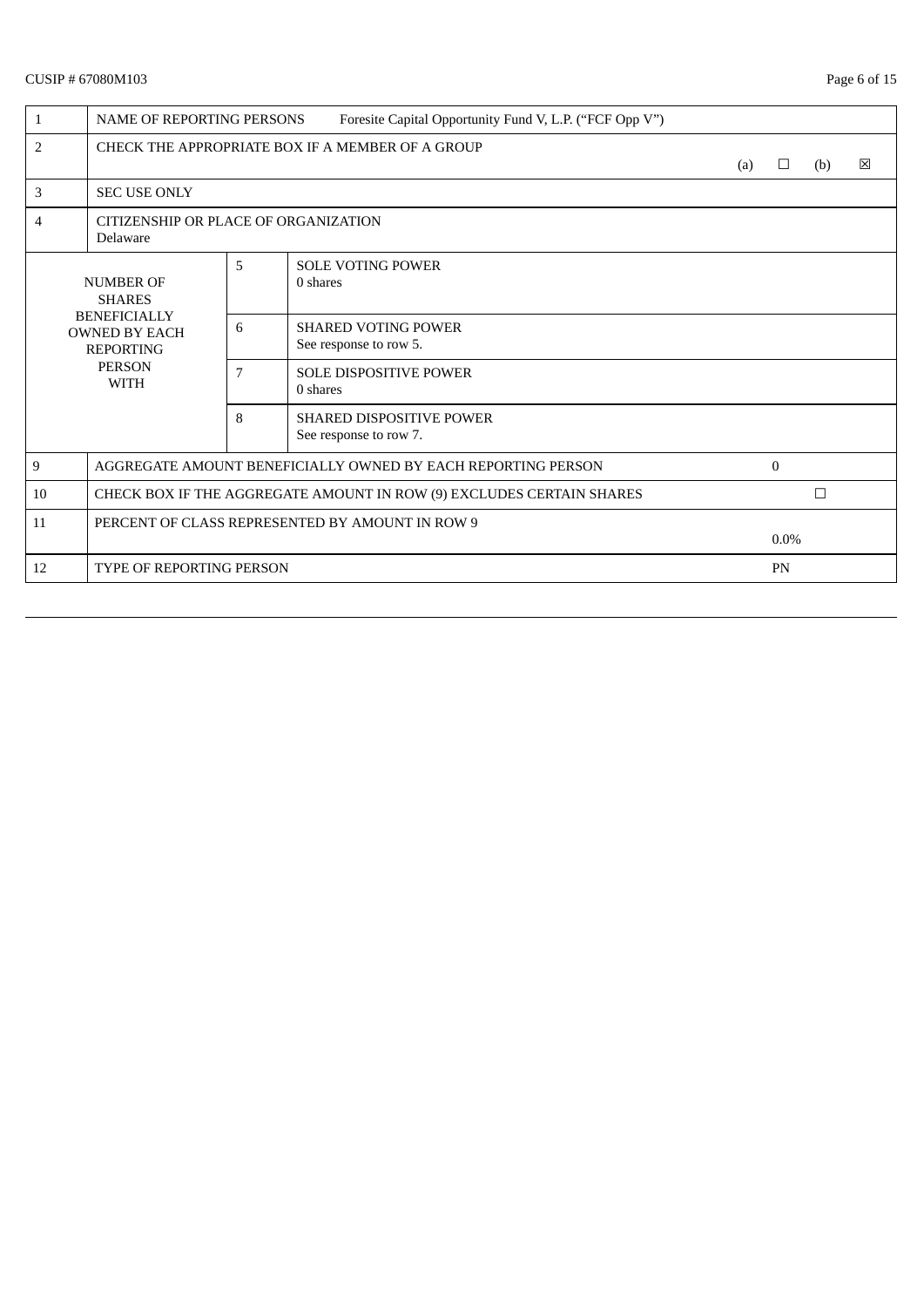| $\mathbf{1}$   | <b>NAME OF REPORTING PERSONS</b>                                                                |   | Foresite Capital Opportunity Management V, LLC ("FCM Opp V") |  |             |        |   |
|----------------|-------------------------------------------------------------------------------------------------|---|--------------------------------------------------------------|--|-------------|--------|---|
| $\overline{2}$ | CHECK THE APPROPRIATE BOX IF A MEMBER OF A GROUP<br>(a)<br>$\Box$                               |   |                                                              |  |             |        | ⊠ |
| 3              | <b>SEC USE ONLY</b>                                                                             |   |                                                              |  |             |        |   |
| 4              | CITIZENSHIP OR PLACE OF ORGANIZATION<br>Delaware                                                |   |                                                              |  |             |        |   |
|                | <b>NUMBER OF</b><br><b>SHARES</b>                                                               | 5 | <b>SOLE VOTING POWER</b><br>0 shares                         |  |             |        |   |
|                | <b>BENEFICIALLY</b><br><b>OWNED BY EACH</b><br><b>REPORTING</b><br><b>PERSON</b><br><b>WITH</b> |   | <b>SHARED VOTING POWER</b><br>See response to row 5.         |  |             |        |   |
|                |                                                                                                 |   | <b>SOLE DISPOSITIVE POWER</b><br>0 shares                    |  |             |        |   |
|                |                                                                                                 | 8 | <b>SHARED DISPOSITIVE POWER</b><br>See response to row 7.    |  |             |        |   |
| 9              |                                                                                                 |   | AGGREGATE AMOUNT BENEFICIALLY OWNED BY EACH REPORTING PERSON |  | $\theta$    |        |   |
| 10             | CHECK BOX IF THE AGGREGATE AMOUNT IN ROW (9) EXCLUDES CERTAIN SHARES                            |   |                                                              |  |             | $\Box$ |   |
| 11             | PERCENT OF CLASS REPRESENTED BY AMOUNT IN ROW 9                                                 |   |                                                              |  | $0.0\%$     |        |   |
| 12             | <b>TYPE OF REPORTING PERSON</b>                                                                 |   |                                                              |  | $_{\rm OO}$ |        |   |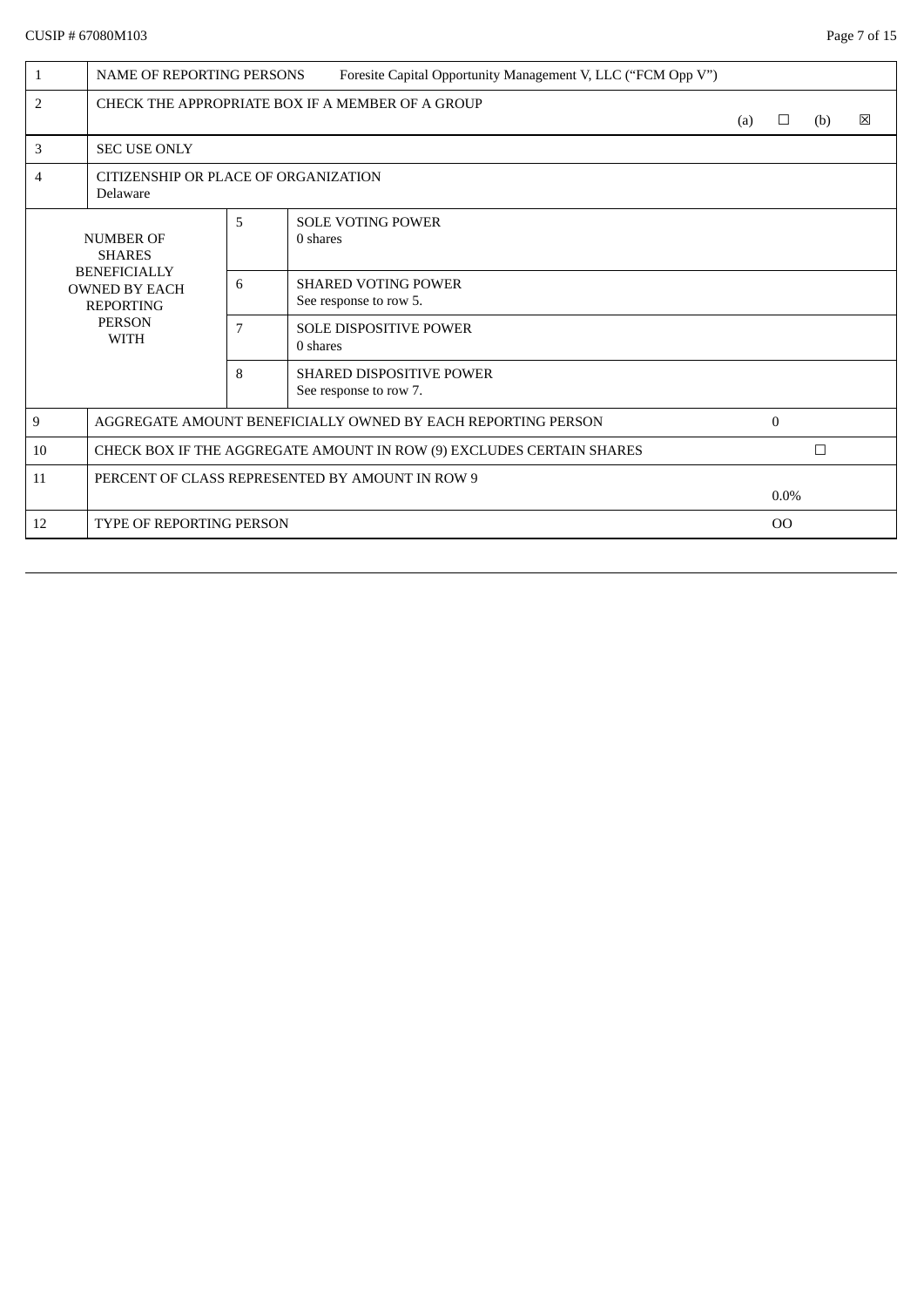| $\mathbf{1}$                                                                                                                                                                                                                                                                                                                                                                                                            | <b>NAME OF REPORTING PERSONS</b><br>James Tananbaum ("Tananbaum")         |                                                           |                                                                                                                                                                                                                                                                |     |        |     |   |  |  |  |
|-------------------------------------------------------------------------------------------------------------------------------------------------------------------------------------------------------------------------------------------------------------------------------------------------------------------------------------------------------------------------------------------------------------------------|---------------------------------------------------------------------------|-----------------------------------------------------------|----------------------------------------------------------------------------------------------------------------------------------------------------------------------------------------------------------------------------------------------------------------|-----|--------|-----|---|--|--|--|
| $\overline{2}$                                                                                                                                                                                                                                                                                                                                                                                                          |                                                                           |                                                           | CHECK THE APPROPRIATE BOX IF A MEMBER OF A GROUP                                                                                                                                                                                                               | (a) | $\Box$ | (b) | 冈 |  |  |  |
| 3                                                                                                                                                                                                                                                                                                                                                                                                                       | <b>SEC USE ONLY</b>                                                       |                                                           |                                                                                                                                                                                                                                                                |     |        |     |   |  |  |  |
| 4                                                                                                                                                                                                                                                                                                                                                                                                                       | CITIZENSHIP OR PLACE OF ORGANIZATION<br><b>United States</b>              |                                                           |                                                                                                                                                                                                                                                                |     |        |     |   |  |  |  |
| 5<br><b>SOLE VOTING POWER</b><br><b>NUMBER OF</b><br>1,205,798 shares, all of which are directly owned by Foresite Capital Fund IV, L.P. ("FCF<br>IV"). Tananbaum is the managing member of Foresite Capital Management IV, LLC ("FCM IV"), which<br><b>SHARES</b><br>is the general partner of FCF IV. Tananbaum may be deemed to have sole power to vote these shares.<br><b>BENEFICIALLY</b><br><b>OWNED BY EACH</b> |                                                                           |                                                           |                                                                                                                                                                                                                                                                |     |        |     |   |  |  |  |
| <b>REPORTING</b><br><b>PERSON</b><br><b>WITH</b>                                                                                                                                                                                                                                                                                                                                                                        |                                                                           | 6<br><b>SHARED VOTING POWER</b><br>See response to row 5. |                                                                                                                                                                                                                                                                |     |        |     |   |  |  |  |
|                                                                                                                                                                                                                                                                                                                                                                                                                         |                                                                           | $\overline{7}$                                            | <b>SOLE DISPOSITIVE POWER</b><br>1,205,798 shares, all of which are directly owned by FCF IV. Tananbaum is the managing member of<br>FCM IV, which is the general partner of FCF IV. Tananbaum may be deemed to have sole power to<br>dispose of these shares. |     |        |     |   |  |  |  |
|                                                                                                                                                                                                                                                                                                                                                                                                                         |                                                                           | 8                                                         | <b>SHARED DISPOSITIVE POWER</b><br>See response to row 7.                                                                                                                                                                                                      |     |        |     |   |  |  |  |
| 9                                                                                                                                                                                                                                                                                                                                                                                                                       | AGGREGATE AMOUNT BENEFICIALLY OWNED BY EACH REPORTING PERSON<br>1,205,798 |                                                           |                                                                                                                                                                                                                                                                |     |        |     |   |  |  |  |
| 10                                                                                                                                                                                                                                                                                                                                                                                                                      | CHECK BOX IF THE AGGREGATE AMOUNT IN ROW (9) EXCLUDES CERTAIN SHARES<br>□ |                                                           |                                                                                                                                                                                                                                                                |     |        |     |   |  |  |  |
| 11                                                                                                                                                                                                                                                                                                                                                                                                                      | PERCENT OF CLASS REPRESENTED BY AMOUNT IN ROW 9<br>2.7%                   |                                                           |                                                                                                                                                                                                                                                                |     |        |     |   |  |  |  |
| 12                                                                                                                                                                                                                                                                                                                                                                                                                      | <b>TYPE OF REPORTING PERSON</b>                                           |                                                           |                                                                                                                                                                                                                                                                |     | IN     |     |   |  |  |  |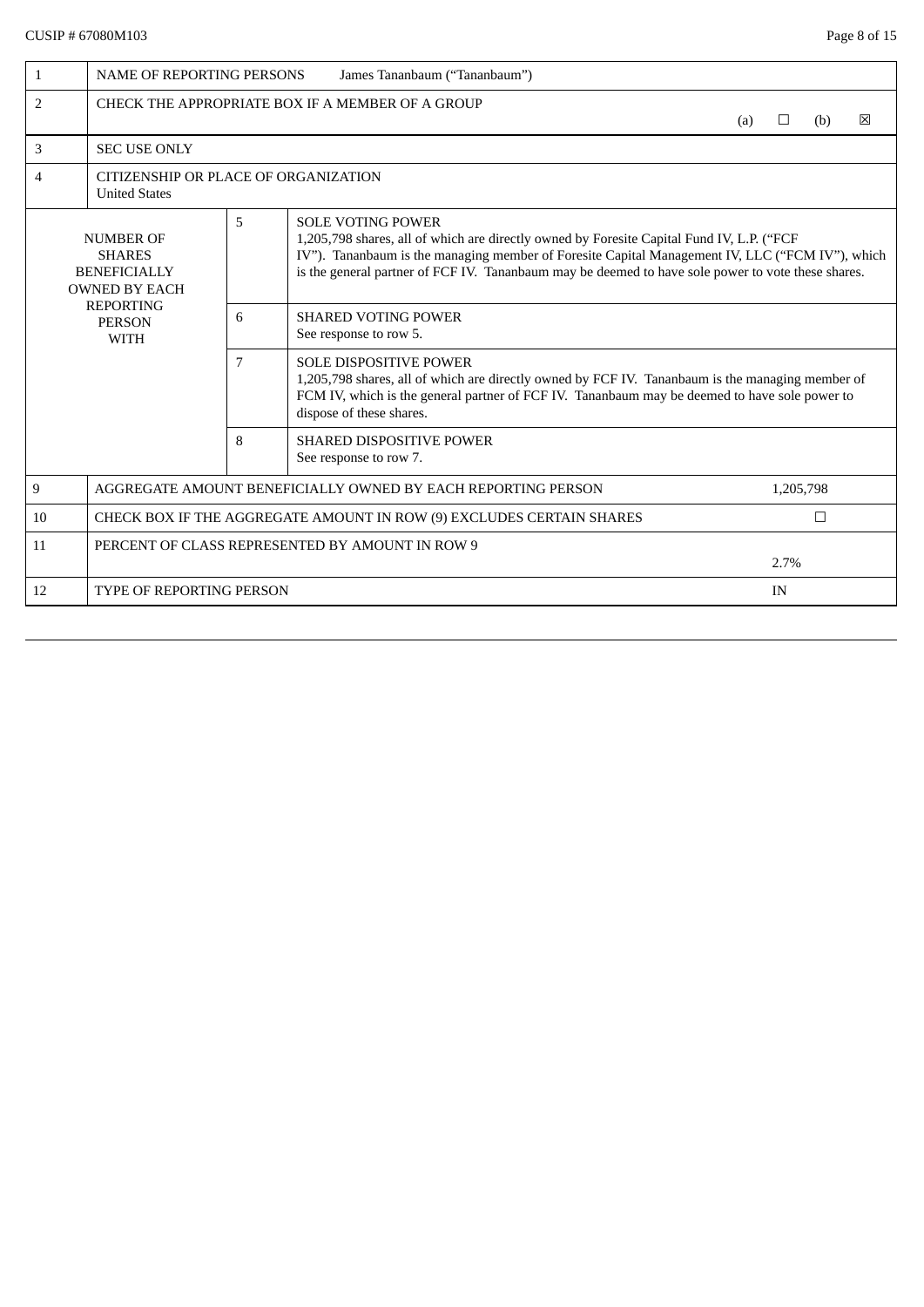ITEM 1(A). NAME OF ISSUER

Nurix Therapeutics, Inc. (the "Issuer")

#### ITEM 1(B). ADDRESS OF ISSUER'S PRINCIPAL EXECUTIVE OFFICES

1700 Owens Street, Suite 205 San Francisco, CA 94158

#### ITEM 2(A). NAME OF PERSONS FILING

This Schedule is filed by Foresite Capital Fund IV, L.P., a Delaware limited partnership ("FCF IV"), Foresite Capital Management IV, LLC, a Delaware limited liability company ("FCM IV"), Foresite Capital Fund V, L.P., a Delaware limited partnership ("FCF V"), Foresite Capital Management V, LLC, a Delaware limited liability company ("FCM V"), Foresite Capital Opportunity Fund V, L.P., a Delaware limited partnership ("FCF Opp V"), Foresite Capital Opportunity Management V, LLC, a Delaware limited liability company ("FCM Opp V"), and James Tananbaum. The foregoing entities and individuals are collectively referred to as the "Reporting Persons."

## ITEM 2(B). ADDRESS OF PRINCIPAL OFFICE

The address for each of the Reporting Persons is:

c/o Foresite Capital Management 900 Larkspur Landing Circle, Suite 150 Larkspur, CA 94939

ITEM 2(C). CITIZENSHIP

See Row 4 of cover page for each Reporting Person.

# ITEM 2(D). TITLE OF CLASS OF SECURITIES

Common Stock, par value \$0.001

ITEM 2(E) CUSIP NUMBER

67080M103

# ITEM 3. IF THIS STATEMENT IS FILED PURSUANT TO RULE 13D-1(B), OR 13D-2(B) OR (C), CHECK WHETHER THE PERSON FILING IS A:

Not applicable.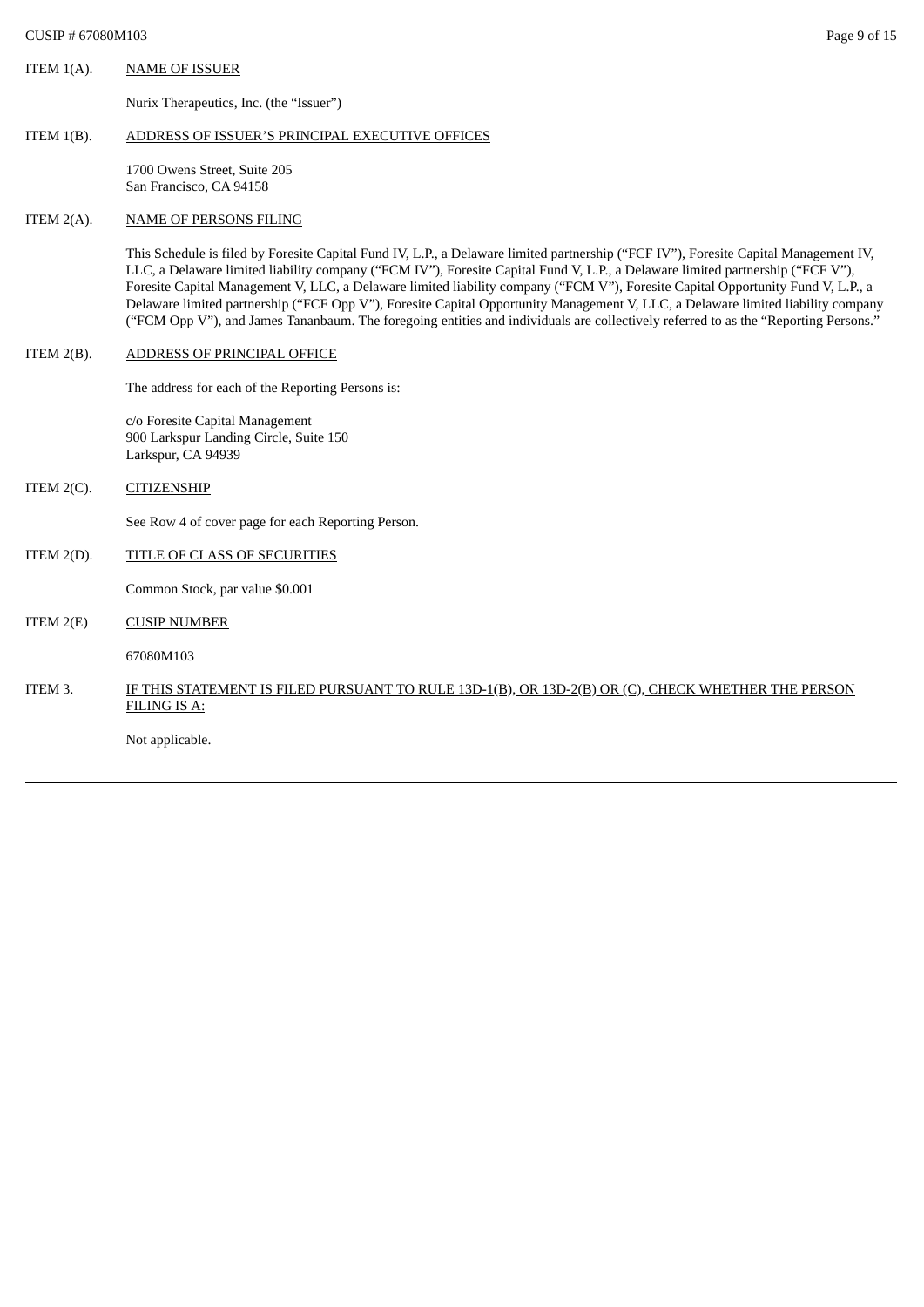### ITEM 4. OWNERSHIP

The following information with respect to the ownership of the Common Stock of the Issuer by the persons filing this Statement is provided as of December 31, 2021:

(a) Amount beneficially owned:

See Row 9 of cover page for each Reporting Person.

(b) Percent of Class:

See Row 11 of cover page for each Reporting Person.

- (c) Number of shares as to which such person has:
	- (i) Sole power to vote or to direct the vote:

See Row 5 of cover page for each Reporting Person.

(ii) Shared power to vote or to direct the vote:

See Row 6 of cover page for each Reporting Person.

(iii) Sole power to dispose or to direct the disposition of:

See Row 7 of cover page for each Reporting Person.

(iv) Shared power to dispose or to direct the disposition of:

See Row 8 of cover page for each Reporting Person.

# ITEM 5. OWNERSHIP OF FIVE PERCENT OR LESS OF A CLASS

If this statement is being filed to report the fact that as of the date hereof the reporting person has ceased to be the beneficial owner of more than five percent of the class of securities, check the following:  $\boxtimes$ 

# ITEM 6. OWNERSHIP OF MORE THAN FIVE PERCENT ON BEHALF OF ANOTHER PERSON.

Under certain circumstances set forth in the limited partnership agreements of FCF IV, FCF V and FCF Opp V and the limited liability company agreements of FCM IV, FCM V and FCM Opp V, the partners or members, as the case may be, of each of such entities may be deemed to have the right to receive dividends from, or the proceeds from the sale of, shares of the Issuer directly or indirectly owned by each such entity of which they are a partner or member.

### ITEM 7. IDENTIFICATION AND CLASSIFICATION OF THE SUBSIDIARY WHICH ACQUIRED THE SECURITY BEING REPORTED ON BY THE PARENT HOLDING COMPANY

Not applicable.

# ITEM 8. **IDENTIFICATION AND CLASSIFICATION OF MEMBERS OF THE GROUP.**

Not applicable

ITEM 9. NOTICE OF DISSOLUTION OF GROUP.

Not applicable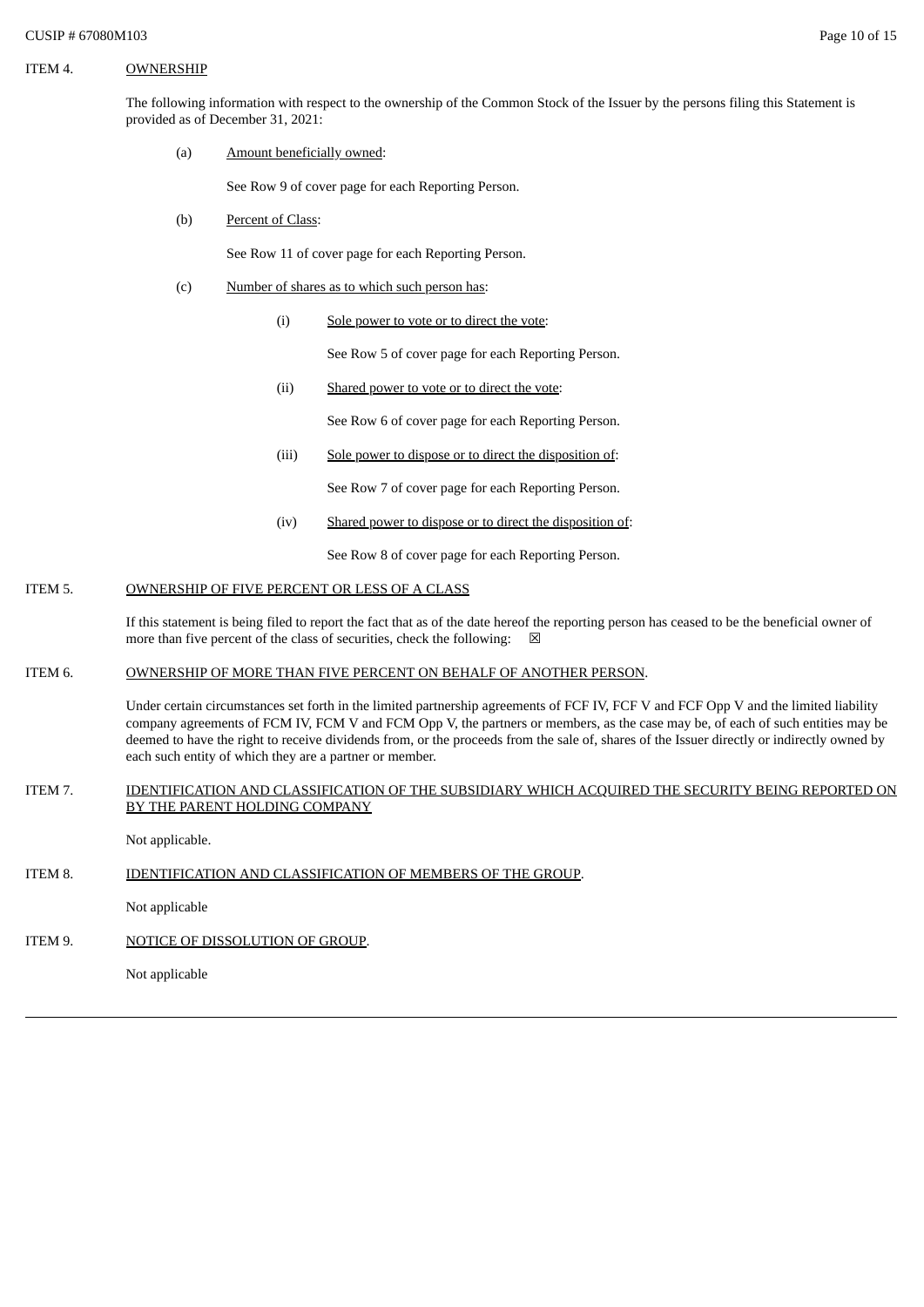By signing below, I certify that, to the best of my knowledge and belief, the securities referred to above were not acquired and are not held for the purpose of or with the effect of changing or influencing the control of the issuer of the securities and were not acquired and are not held in connection with or as a participant in any transaction having that purpose or effect, other than activities solely in connection with a nomination under § 240.14a-11.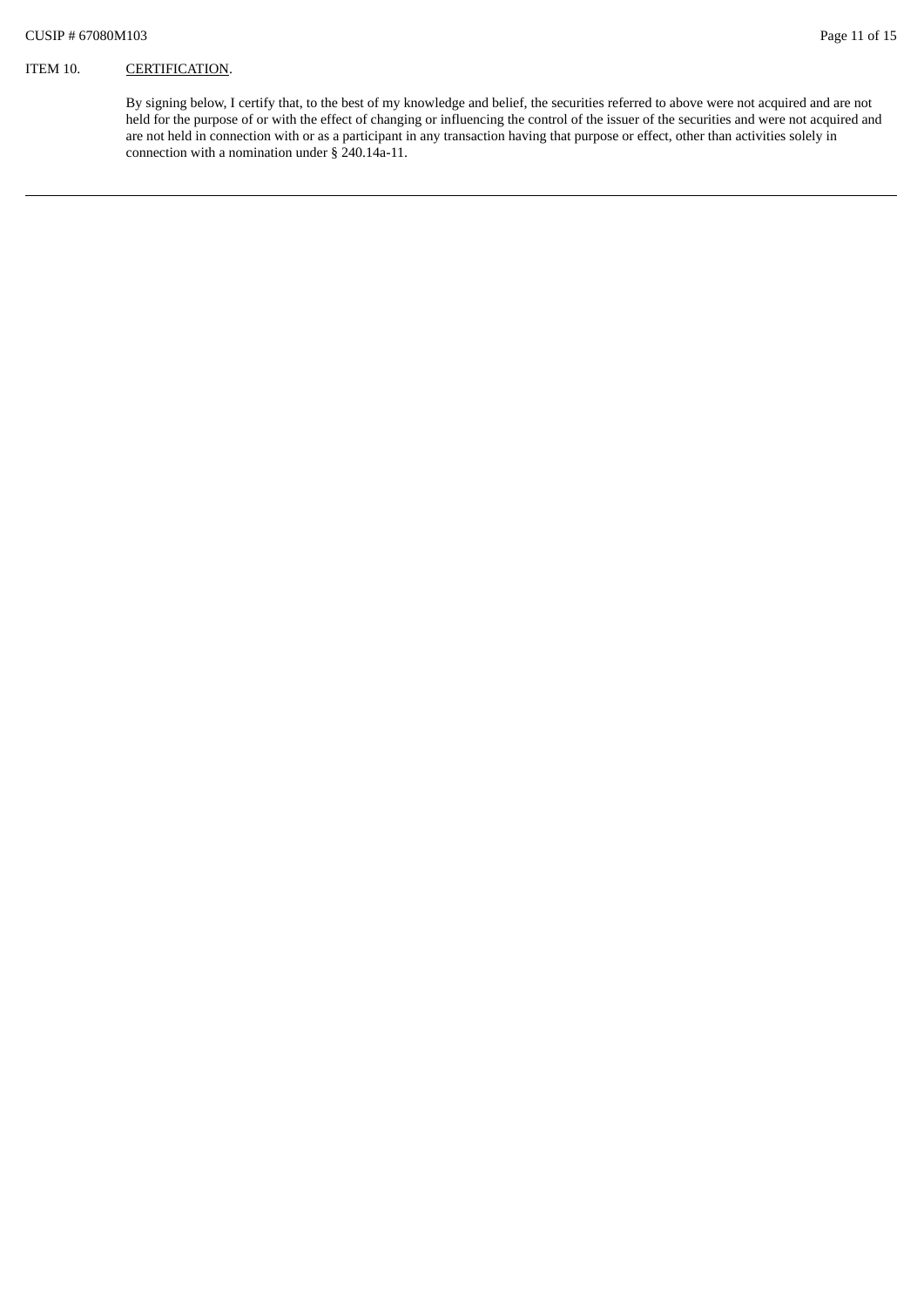#### **SIGNATURES**

After reasonable inquiry and to the best of my knowledge and belief, I certify that the information set forth in this statement is true, complete and correct.

Date: February 11, 2022

#### FORESITE CAPITAL FUND IV, L.P.

- By: FORESITE CAPITAL MANAGEMENT IV, LLC Its: General Partner
- By: /s/ James Tananbaum
- Name: James Tananbaum
- Title: Managing Member

### FORESITE CAPITAL MANAGEMENT IV, LLC

- By: /s/ James Tananbaum
- Name: James Tananbaum Title: Managing Member

#### FORESITE CAPITAL FUND V, L.P.

- By: FORESITE CAPITAL MANAGEMENT V, LLC
- Its: General Partner
- By: /s/ James Tananbaum
- Name: James Tananbaum
- Title: Managing Member

### FORESITE CAPITAL MANAGEMENT V, LLC

- By: /s/ James Tananbaum
- Name: James Tananbaum Title: Managing Member
- 

### FORESITE CAPITAL OPPORTUNITY FUND V, L.P.

- By: FORESITE CAPITAL OPPORTUNITY MANAGEMENT V, LLC Its: General Partner
- By: /s/ James Tananbaum
- Name: James Tananbaum Title: Managing Member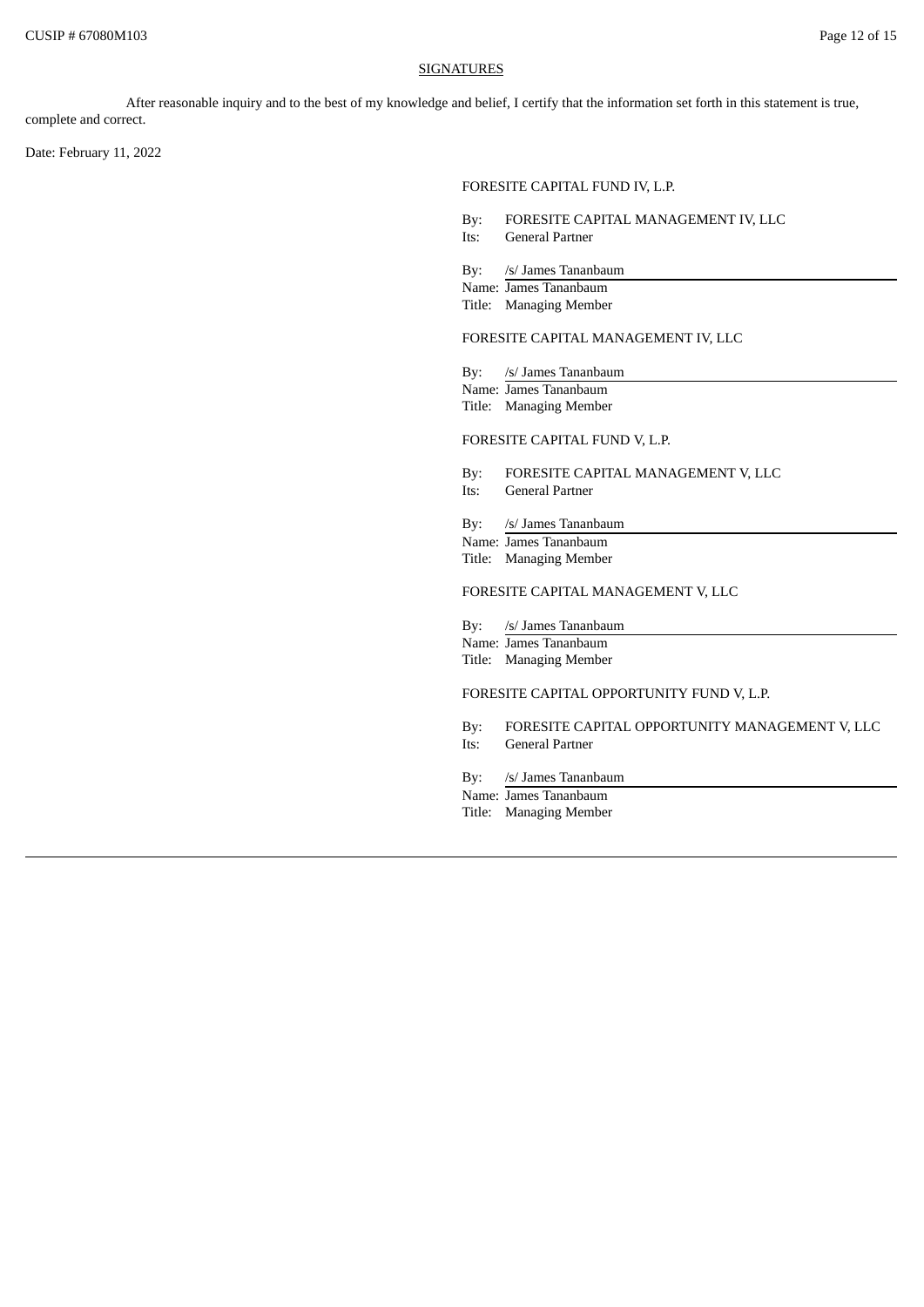# FORESITE CAPITAL OPPORTUNITY MANAGEMENT V, LLC

By: /s/ James Tananbaum Name: James Tananbaum Title: Managing Member

JAMES TANANBAUM

By: /s/ James Tananbaum

Name: James Tananbaum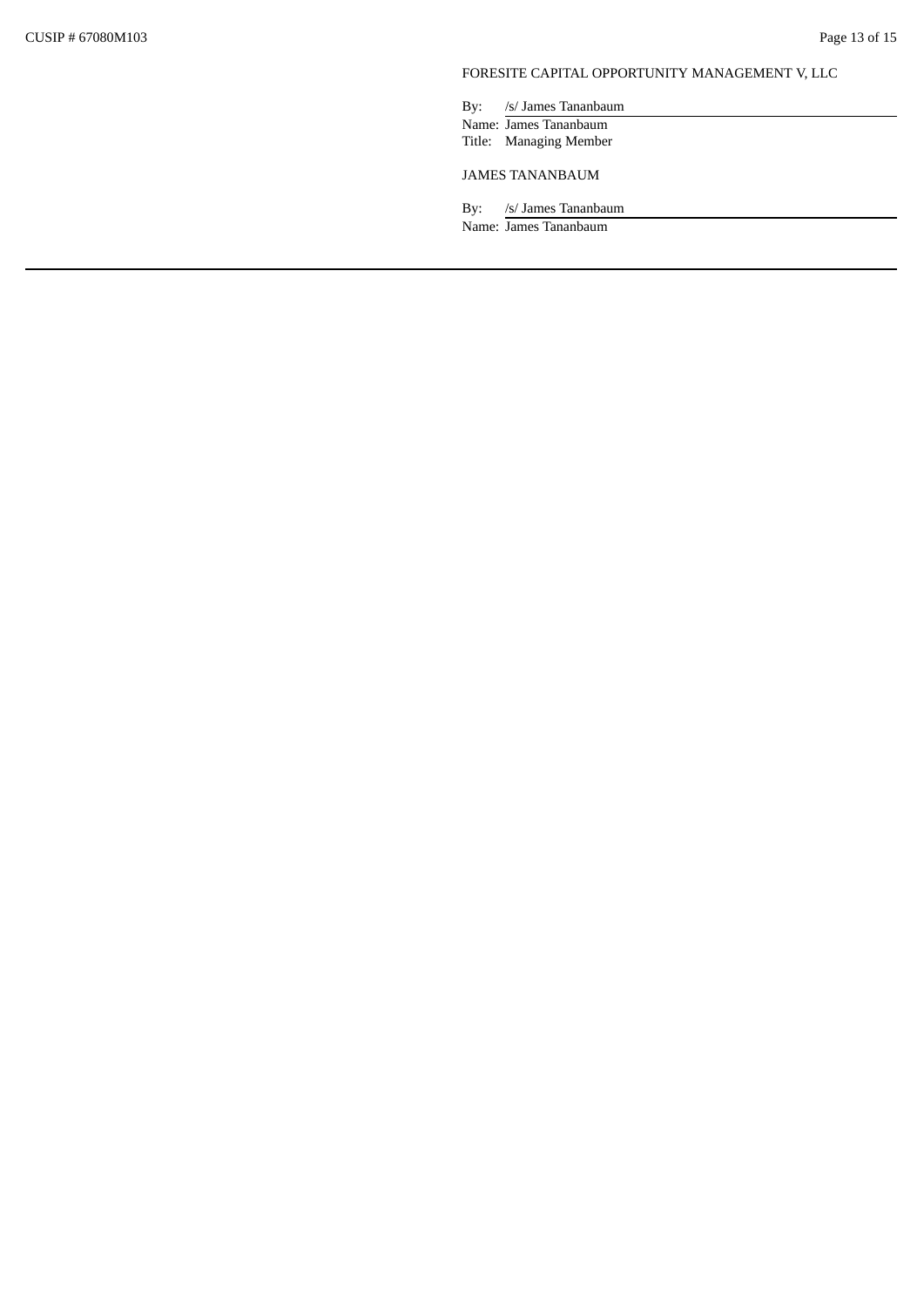Exhibit A: Agreement of Joint Filing

Found on Sequentially Numbered Page

1 5